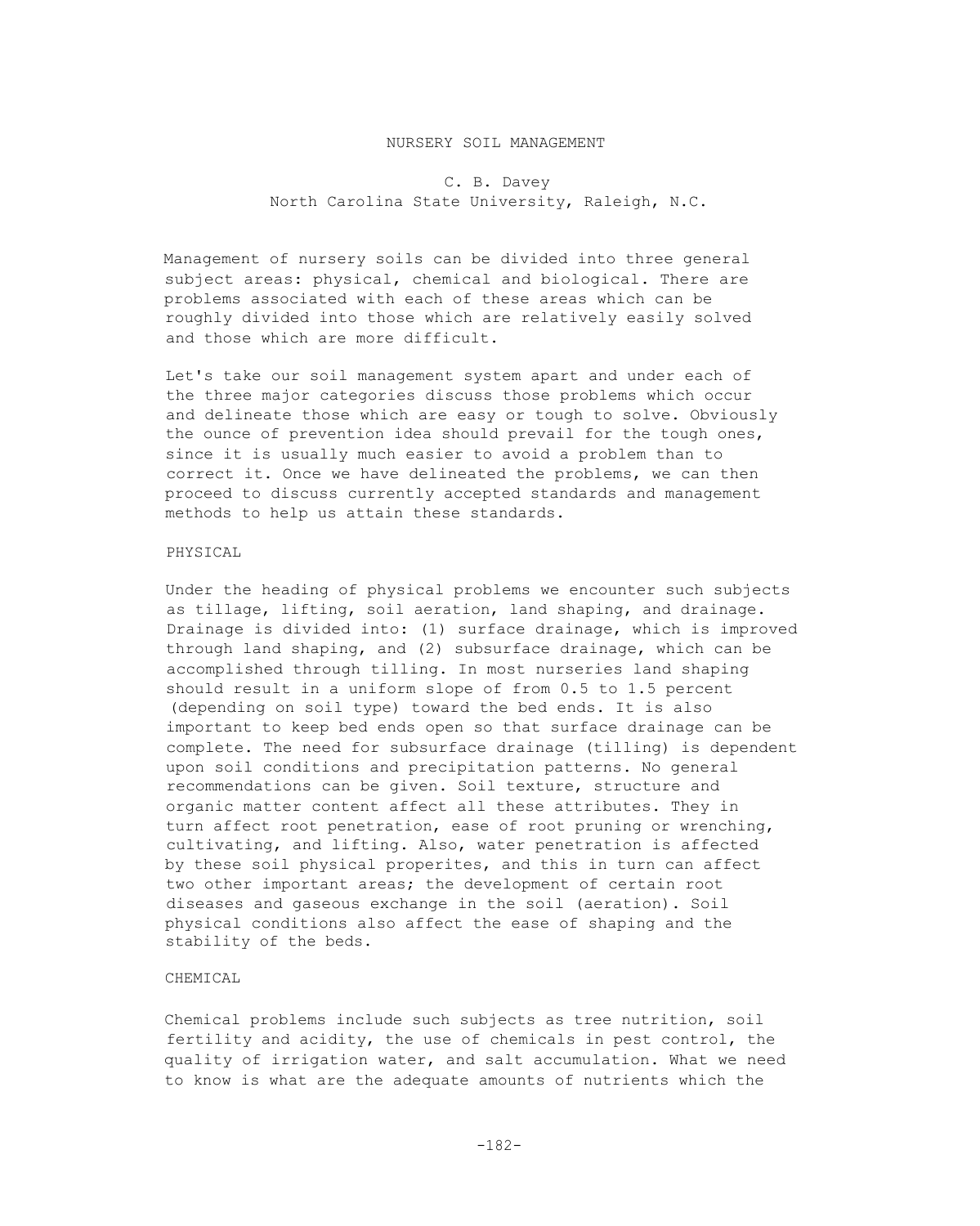trees demand at various times and in what forms are these nutrients most available to the trees. Some of the newer fertilizers being developed by TVA such as sulfur-coasted urea, sulfur-coated KC1, and ammonium polyphosphate may assist the nursery manager by allowing him to make fewer applications of these slow-release and high analysis fertilizers. The use of high analysis fertilizers has reduced the amount of "other" nutrients which are applied in the fertilizers. For example, with the transition from normal superphosphate to triple superphosphate, we have inadvertently omitted the addition of sulphur to the soil since normal superphosphate contains a fair amount of sulphur and triple superphosphate contains essentially none. Thus, we now have to be aware of the status of a wide range of nutrients in our soils and seedlings.

From the standpoint of soil testing, we are always attempting to improve our evaluation of the soil fertility status. At the present time, we are using certain nutrient levels as the desirable levels in the raising of various tree species. Based on analytical procedures such are used in most of the souther states, we currently recognize as minimum fertility standards for pine the following: phosphorus - 50 lbs/acre; calcium - 400 lbs/acre; magnesium - 50 lbs/acre; potassium - 150 lbs/acre; manganese - 10 lbs/acre; acidity - pH 5.5 to 6.2, and organic matter, the more the merrier, but at least 1 1/2 to 2%. If we change to the production of hardwoods, we know that these minimum standards must be raised, particularly calcium. Hardwoods feed very heavily on calcium and probably a minimum level of 1000 lbs/acre of calcium is required for the production of decent hardwood stock. These are nutrient levels determined prior to seeding. Recently we have followed nutrient uptake by the seedlings throughout the year and the concomitant nutrient depletion from the soil. As a result of this study, we now know that a late summer application of potassium is highly desirable in many pine nurseries. An application of 50 pounds of potassium per acre (contained in 100 pounds of either potassium chloride or potassium sulfate) will help finish the growth of the crop and, perhaps more importantly, hasten the hardening-off of the stock. This is especially important when it is desired to start the lifting season as early as possible. Finally, it is also highly desirable to sample the same areas of the nursery annually and accumulate "life history" data for soil properties as well as for the growth of seedlings. This will help us evaluate, over the years, the success of our fertility management program.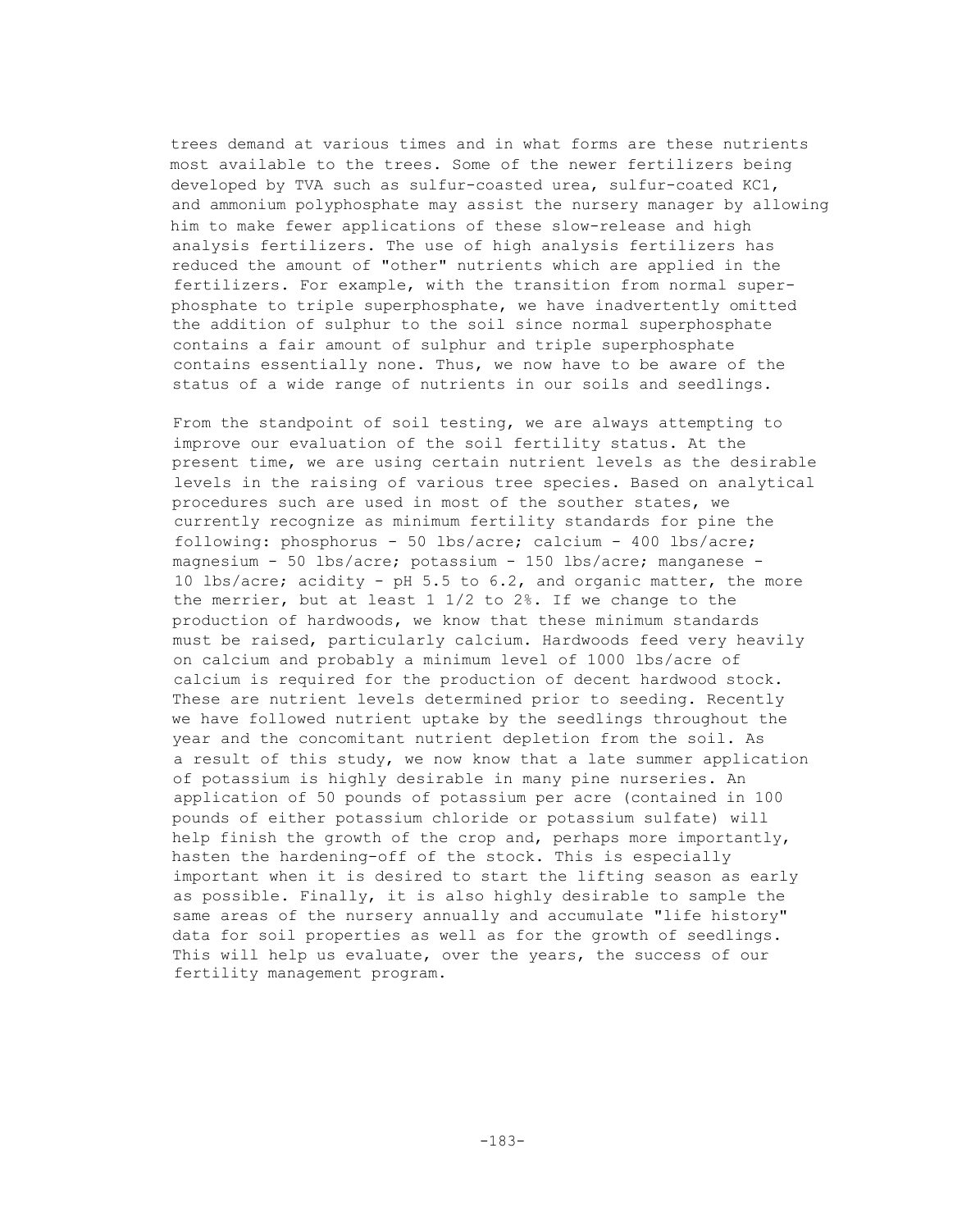Nitrogen has not been mentioned under the heading of soil testing since there is no adequate test for available soil nitrogen. Our best current assessment of nitrogen needs can be made by determining the amount of nitrogen in the lifted seedlings and then making sure that there is sufficient nitrogen added to the soil to provide about one and one-half times that much nitrogen. For example, loblolly seedlings, when lifted, contain approximately 100 pounds of nitrogen per acre. Thus we will apply about 150 pounds of nitrogen per acre during the growth of the crop. This can be supplied, for example, in 450 pounds of ammonium nitrate. Half of this (75 pounds of nitrogen) is plowed down during bed preparation and the remainder is applied as several light sidedressings at two to three week intervals during the summer.

We have already indicated that nutrients are needed in adequate amounts at proper times. Another subject which is beginning to become recognized as quite important is nutrient balance. In other words, not only are the amounts of nitrogen or phosphorus available in the soil important, but their ratio is important. This subject is currently being studies most intensively in Scandinavia. Through the information obtained, we hope to be able to effect some economies in our fertilization program in the furture. Also under chemical properties, we should note again organic matter. Since organic matter is the seat of most of the cation exchange sites in many nursery soils, it is needed to hold nutrients against leaching. A sandy soil that is low in organic matter leaches easily. However, if that same soil can be enriched in organic matter, then irrigation water or rain are not likely to remove the nutrients.

It is important not only to have enough water for irrigation but one must be aware of the quality of the water as well. We may tolerate a reasonable salt content in irrigation water provided that we know which elements are responsible for the salt content. For instance, calcium is needed by all trees and water which contains a reasonable amount of calcium is fine. Sodium, on the other hand, is not a needed nutrient, adversely affects soil structure, and causes an osmotic stress in the seedlings. Thus, just knowing the amount of salt in the irrigation water is not enough. We must also know which elements constitute the salt. Obviously, if the salt content is naturally very low, then we probably won't have to worry about it.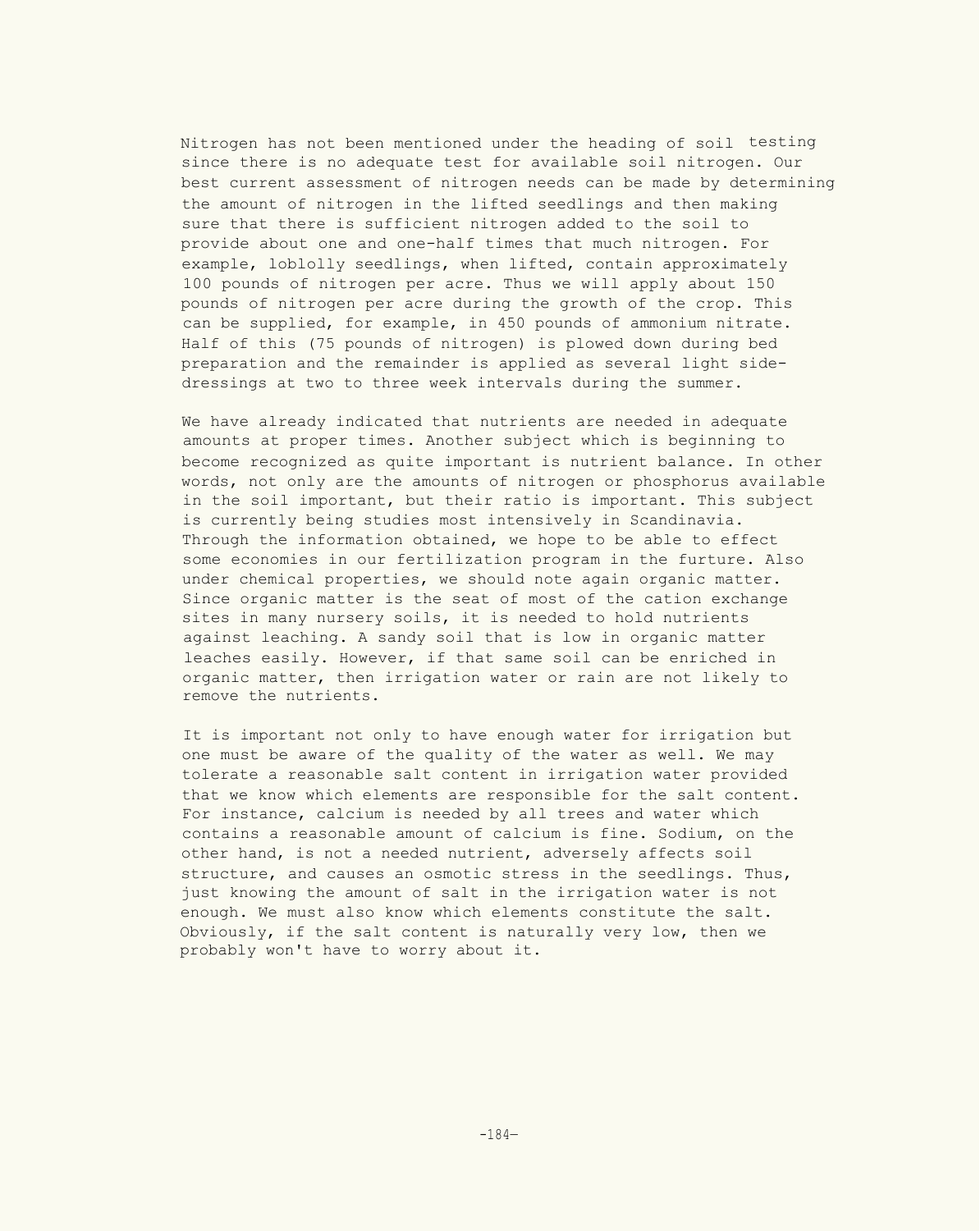#### BIOLOGICAL

Under the biological heading we find both small organisms and large organisms of importance in the soil, and we find bad guys and good guys. The next two speakers on the program will cover the most outstanding bad guys and good guys. Consequently, we will only mention some general terms and ideas at this point. We may find the microbes in the soil invading the roots of the trees, closely associated with the surface of the roots, or ignoring the roots and living in the soil proper. In any of these cases, the organisms may be either beneficial or detrimental. Among the large organisms that inhabit the soil, we would have to include the weed seeds. We will discuss them shortly. As in the case of both physical and chemical problems in the soil, the biological problems are also related to the level and form of organic matter. The organic matter, which is important in the biological problems, is that which is fairly easily decomposed. This organic matter provides the food source for the beneficial organisms and we suspect now that it also results in the liberation of some carbon dioxide close to the surface of the soil, which may then be taken up by the seedlings for growth through photosynthesis. This can be rather significant; for example, an acre inch of sawdust or other organic matter can contain almost ten times as much carbon as goes into the tree crop in any given year, assuming loblolly or slash pines to be the crop of concern. Only a portion (perhaps 10%) of this will be decomposed and liberated as carbon dioxide in any one year, but even if a portion of this is used in photosynthesis, it can serve to significantly enhance the growth of our trees or cover crops.

The use of cover crops is included in the soil management plan by most nurserymen and experience has indicated the soundness of this practice. The value of cover cropping, however, is sometimes misunderstood. Most cover crops, when turned under, do not increase the soil organic matter content, except temporarily, because they are easily decomposed. It is this ease of decomposition, however, that is one of their chief benefits. They provide the food source for many of the beneficial soil organisms, ranging from those which are antagonists of root pathogens to those which produce the polysaccharide gums which stabilize and improve soil structure. The real values of a cover crop are: (1) they protect the soil from wind and water erosion; (2) they take up and hold nutrients in the crop which will be turned under and thus conserved against leaching; (3) they provide the energy source for the beneficial micro-organisms, and (4) they replace tree roots in the soil with roots of plants which are not hosts to tree root pests. This enhances the biological control of a number of soil-borne pests.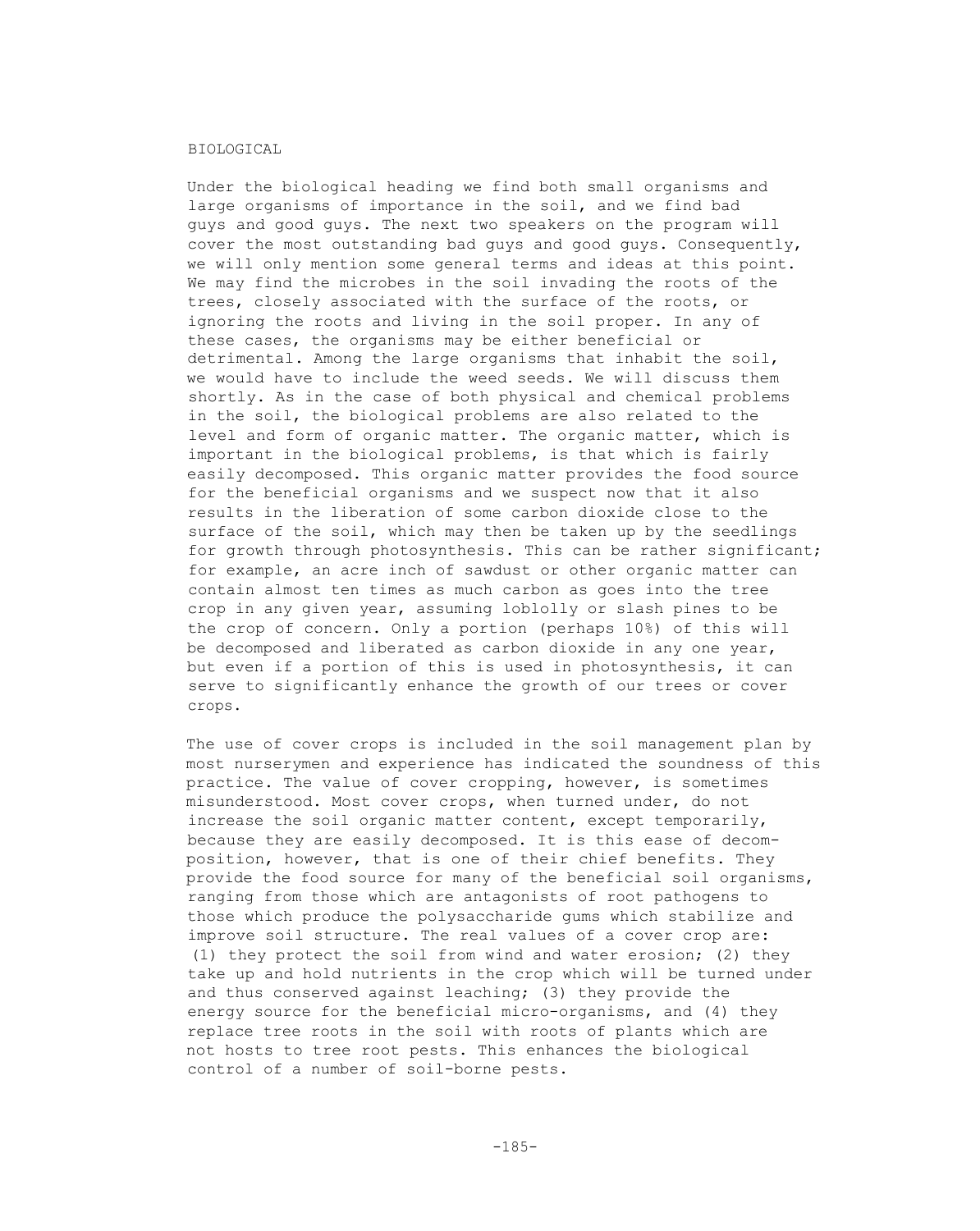Probably the most significant thing we do biologically to our soil is to eradicate many organisms and alter the balance of the rest through fumigation. Fumigation has become almost a universal operation in nursery soil management. We have worried for some time whether the adverse effects on the soil microbes might actually exceed the beneficial effects in terms of disease and weed control. However, experience has shown ratherly clearly that when fumigation is done properly, we have much more to gain than to lose from it. Many nurserymen would fumigate their soil if weed control was its only beneficial result.

We said at the outset that we would attempt to divide the subjects into areas in which the problems are difficult to solve and areas in shich the problems are moderate or more easily solved. I believe we can say that soil texture is probably the most difficult soil property to change. The removal of excess salts from the soil is also quite difficult and soil structure is somewhat difficult to change. Therefore, these are the problems we try to avoid rather than to correct. Soil texture can be controlled primarily through proper nursery site selection in the first place. Fine sands to loamy sands make ideal nursery soils. Sandy loam <sup>y</sup> are also satisfactory but heavier soils or coarse sands have increasingly difficult problems and we should try to avoid such soils.

The use of proper irrigation water in reasonable amounts coupled with proper drainage will avoid the accumulation of excess salts in the soil. Proper irrigation varies during the growing season but once emergence is complete, it can best be regulated through the use of tensiometers. These instruments not only tell when irrigation is needed, but more importantly, they indicate when adequate irrigation has been completed.

Soil structure is not difficult to maintain if soil of proper texture has been initially selected and if an adequate amount of organic matter is maintained in the soil. Otherwise, poor soil structure may result and be a very severe problem, especially in heavy soils. This is reflected in difficulties being encountered during tillage and lifting operations. Also, the soil surface may seal and irrigation water will run off rather than into the soil.

Under the moderate or easy-to-change category, we would list organic matter maintenance, fertility maintenance, pH regulation, and control of most soil organisms. There can be situations where any of these is difficult to alter, but in most instances, problems with them are reasonably easy to detect, and fortunately, reasonably easy to correct. We have already discussed the value of soil testing in soil fertility and acidity management and soil fumigation in the control of soil organisms.